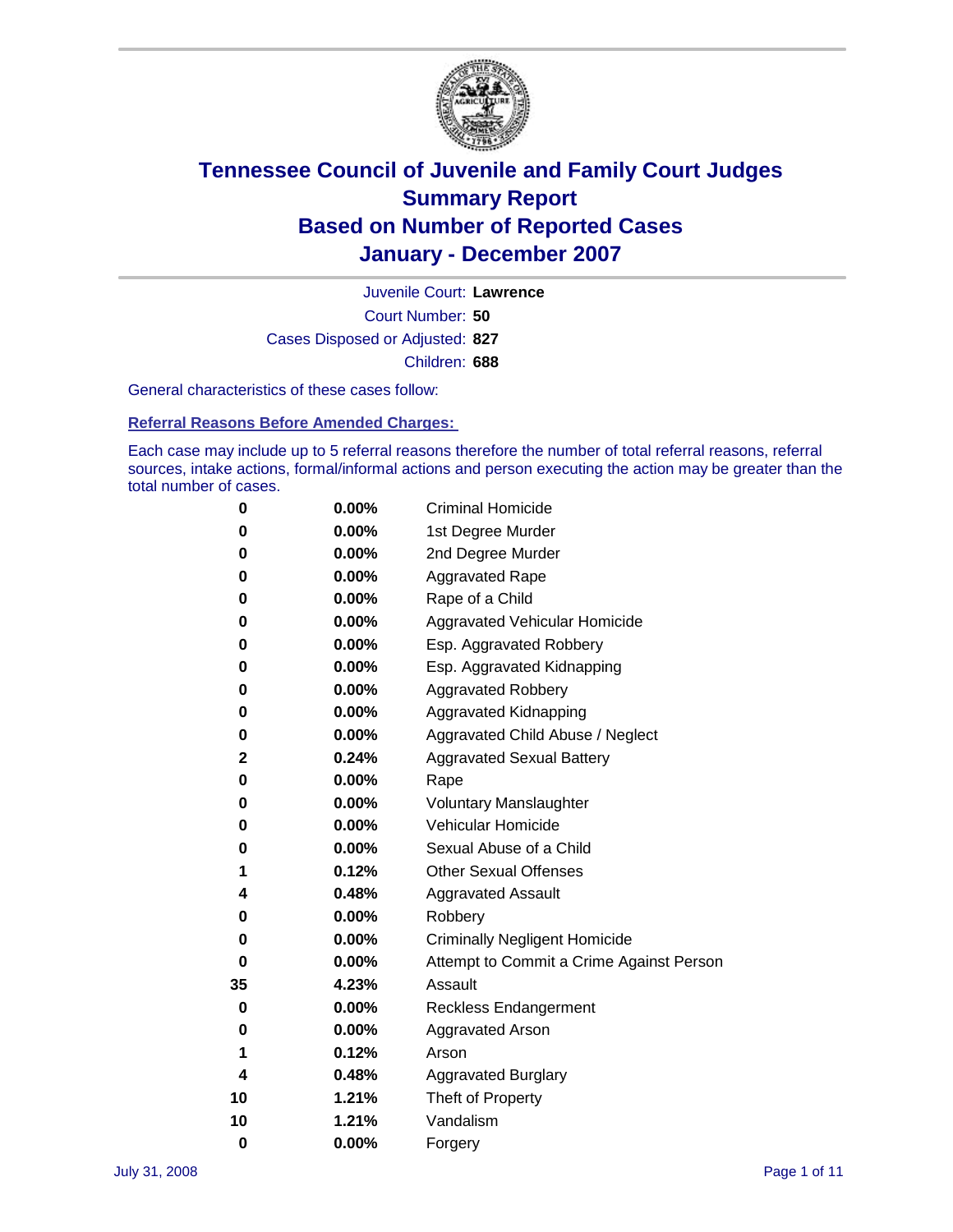

Court Number: **50** Juvenile Court: **Lawrence** Cases Disposed or Adjusted: **827** Children: **688**

#### **Referral Reasons Before Amended Charges:**

Each case may include up to 5 referral reasons therefore the number of total referral reasons, referral sources, intake actions, formal/informal actions and person executing the action may be greater than the total number of cases.

| 0           | 0.00%    | <b>Worthless Checks</b>                                     |  |  |
|-------------|----------|-------------------------------------------------------------|--|--|
| 0           | 0.00%    | Illegal Possession / Fraudulent Use of Credit / Debit Cards |  |  |
| 3           | 0.36%    | <b>Burglary</b>                                             |  |  |
| 0           | 0.00%    | Unauthorized Use of a Vehicle                               |  |  |
| 1           | 0.12%    | <b>Cruelty to Animals</b>                                   |  |  |
| 0           | 0.00%    | Sale of Controlled Substances                               |  |  |
| 3           | 0.36%    | <b>Other Drug Offenses</b>                                  |  |  |
| 19          | 2.30%    | Possession of Controlled Substances                         |  |  |
| $\mathbf 0$ | 0.00%    | <b>Criminal Attempt</b>                                     |  |  |
| 6           | 0.73%    | Carrying Weapons on School Property                         |  |  |
| 1           | 0.12%    | Unlawful Carrying / Possession of a Weapon                  |  |  |
| 0           | 0.00%    | <b>Evading Arrest</b>                                       |  |  |
| 0           | 0.00%    | Escape                                                      |  |  |
| 1           | 0.12%    | Driving Under Influence (DUI)                               |  |  |
| 21          | 2.54%    | Possession / Consumption of Alcohol                         |  |  |
| 0           | 0.00%    | Resisting Stop, Frisk, Halt, Arrest or Search               |  |  |
| 0           | 0.00%    | <b>Aggravated Criminal Trespass</b>                         |  |  |
| 6           | 0.73%    | Harassment                                                  |  |  |
| 0           | 0.00%    | Failure to Appear                                           |  |  |
| 0           | 0.00%    | Filing a False Police Report                                |  |  |
| 0           | 0.00%    | Criminal Impersonation                                      |  |  |
| 30          | 3.63%    | <b>Disorderly Conduct</b>                                   |  |  |
| 4           | 0.48%    | <b>Criminal Trespass</b>                                    |  |  |
| 1           | 0.12%    | <b>Public Intoxication</b>                                  |  |  |
| 0           | 0.00%    | Gambling                                                    |  |  |
| 262         | 31.68%   | Traffic                                                     |  |  |
| 7           | 0.85%    | <b>Local Ordinances</b>                                     |  |  |
| 0           | $0.00\%$ | Violation of Wildlife Regulations                           |  |  |
| 0           | 0.00%    | Contempt of Court                                           |  |  |
| 0           | 0.00%    | Violation of Probation                                      |  |  |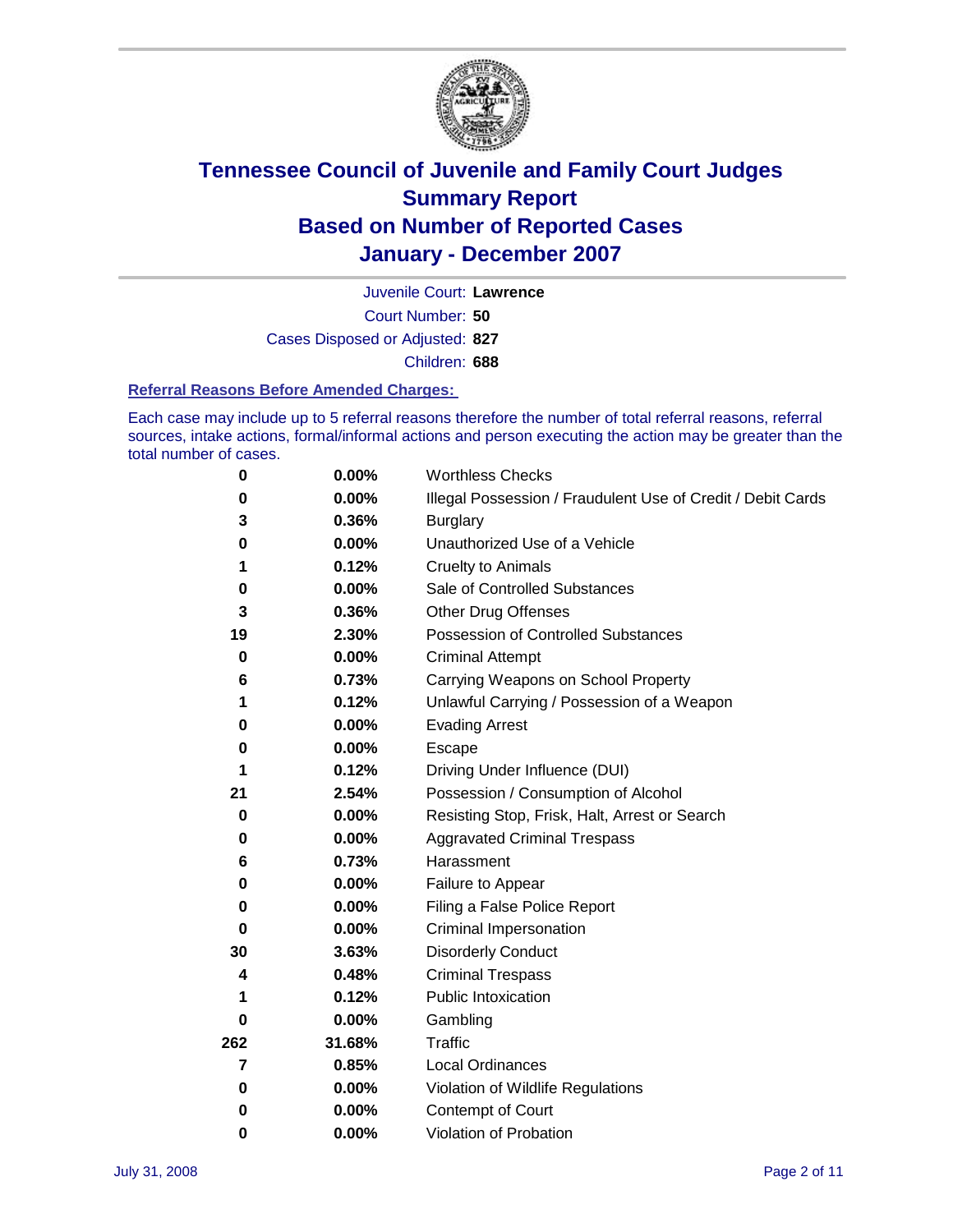

Court Number: **50** Juvenile Court: **Lawrence** Cases Disposed or Adjusted: **827** Children: **688**

#### **Referral Reasons Before Amended Charges:**

Each case may include up to 5 referral reasons therefore the number of total referral reasons, referral sources, intake actions, formal/informal actions and person executing the action may be greater than the total number of cases.

| 827          | 100.00%  | <b>Total Referrals</b>                 |
|--------------|----------|----------------------------------------|
| 0            | 0.00%    | Other                                  |
| 0            | 0.00%    | <b>Consent to Marry</b>                |
| 0            | 0.00%    | <b>Request for Medical Treatment</b>   |
| 256          | 30.96%   | Child Support                          |
| 37           | 4.47%    | Paternity / Legitimation               |
| $\mathbf{2}$ | 0.24%    | Visitation                             |
| 8            | 0.97%    | Custody                                |
| 0            | 0.00%    | <b>Foster Care Review</b>              |
| 0            | $0.00\%$ | <b>Administrative Review</b>           |
| 0            | 0.00%    | <b>Judicial Review</b>                 |
| 0            | 0.00%    | Violation of Informal Adjustment       |
| 0            | 0.00%    | <b>Violation of Pretrial Diversion</b> |
| 0            | 0.00%    | <b>Termination of Parental Rights</b>  |
| 21           | 2.54%    | Dependency / Neglect                   |
| $\bf{0}$     | 0.00%    | <b>Physically Abused Child</b>         |
| 0            | 0.00%    | <b>Sexually Abused Child</b>           |
| 0            | 0.00%    | Violation of Curfew                    |
| 1            | 0.12%    | Violation of a Valid Court Order       |
| 17           | 2.06%    | Possession of Tobacco Products         |
| $\mathbf{2}$ | 0.24%    | Out-of-State Runaway                   |
| 0            | 0.00%    | In-State Runaway                       |
| 29           | 3.51%    | Truancy                                |
| 22           | 2.66%    | <b>Unruly Behavior</b>                 |
| 0            | 0.00%    | Violation of Aftercare                 |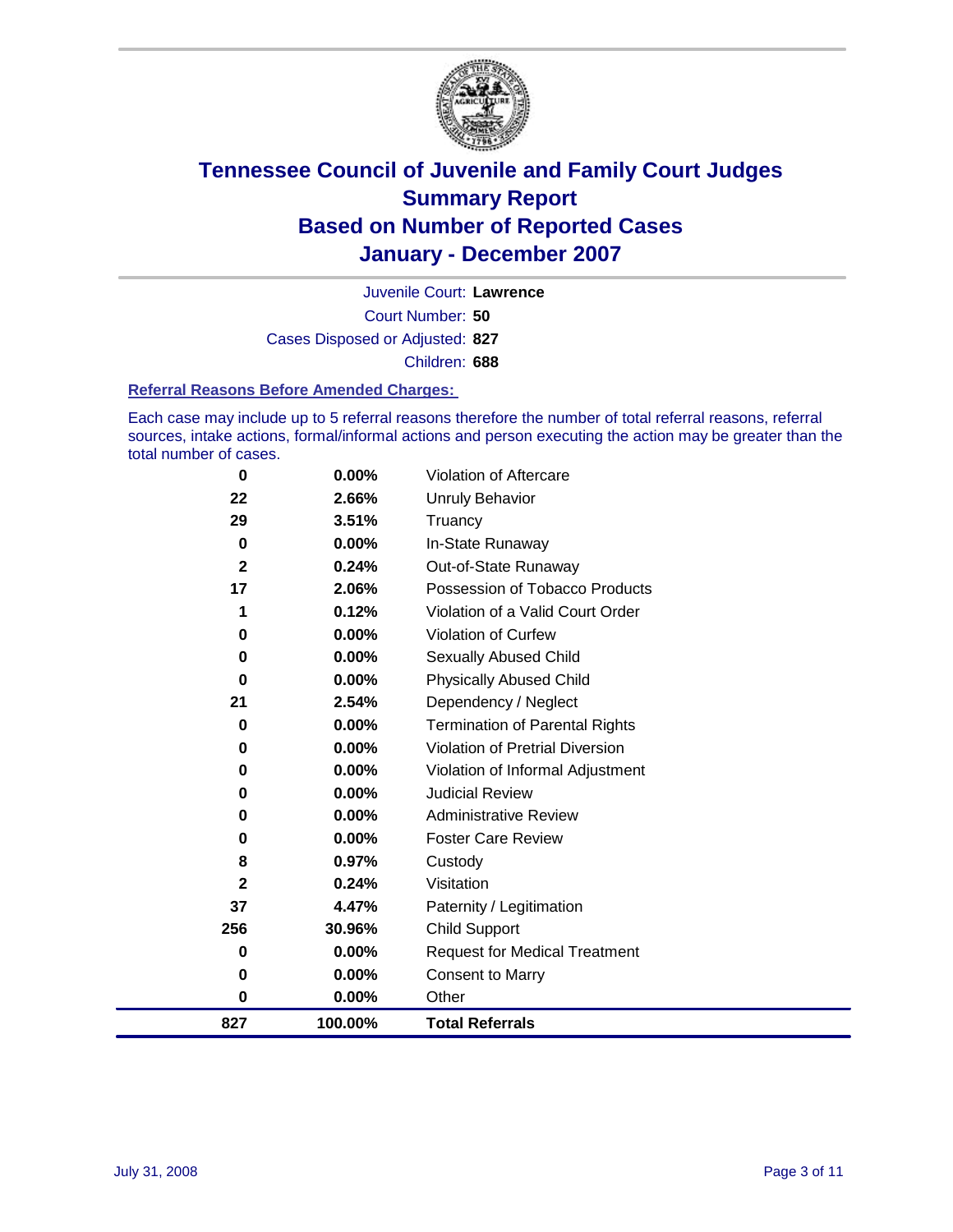

Court Number: **50** Juvenile Court: **Lawrence** Cases Disposed or Adjusted: **827** Children: **688**

### **Referral Sources: 1**

| 442          | 53.45%  | Law Enforcement                   |
|--------------|---------|-----------------------------------|
| 25           | 3.02%   | <b>Parents</b>                    |
| 18           | 2.18%   | <b>Relatives</b>                  |
| $\bf{0}$     | 0.00%   | Self                              |
| 33           | 3.99%   | School                            |
| 1            | 0.12%   | <b>CSA</b>                        |
| 4            | 0.48%   | <b>DCS</b>                        |
| $\mathbf{2}$ | 0.24%   | <b>Other State Department</b>     |
| 287          | 34.70%  | <b>District Attorney's Office</b> |
| 0            | 0.00%   | <b>Court Staff</b>                |
| 0            | 0.00%   | Social Agency                     |
| 0            | 0.00%   | <b>Other Court</b>                |
| 13           | 1.57%   | Victim                            |
| 0            | 0.00%   | Child & Parent                    |
| 0            | 0.00%   | Hospital                          |
| 0            | 0.00%   | Unknown                           |
| $\mathbf 2$  | 0.24%   | Other                             |
| 827          | 100.00% | <b>Total Referral Sources</b>     |

#### **Age of Child at Referral: 2**

| 688 | 100.00% | <b>Total Child Count</b> |  |
|-----|---------|--------------------------|--|
| 0   | 0.00%   | Unknown / Not Reported   |  |
| 7   | 1.02%   | Ages 19 and Over         |  |
| 190 | 27.62%  | Ages 17 through 18       |  |
| 197 | 28.63%  | Ages 15 through 16       |  |
| 63  | 9.16%   | Ages 13 through 14       |  |
| 33  | 4.80%   | Ages 11 through 12       |  |
| 198 | 28.78%  | Ages 10 and Under        |  |
|     |         |                          |  |

<sup>1</sup> If different than number of Referral Reasons (827), verify accuracy of your court's data.

One child could be counted in multiple categories, verify accuracy of your court's data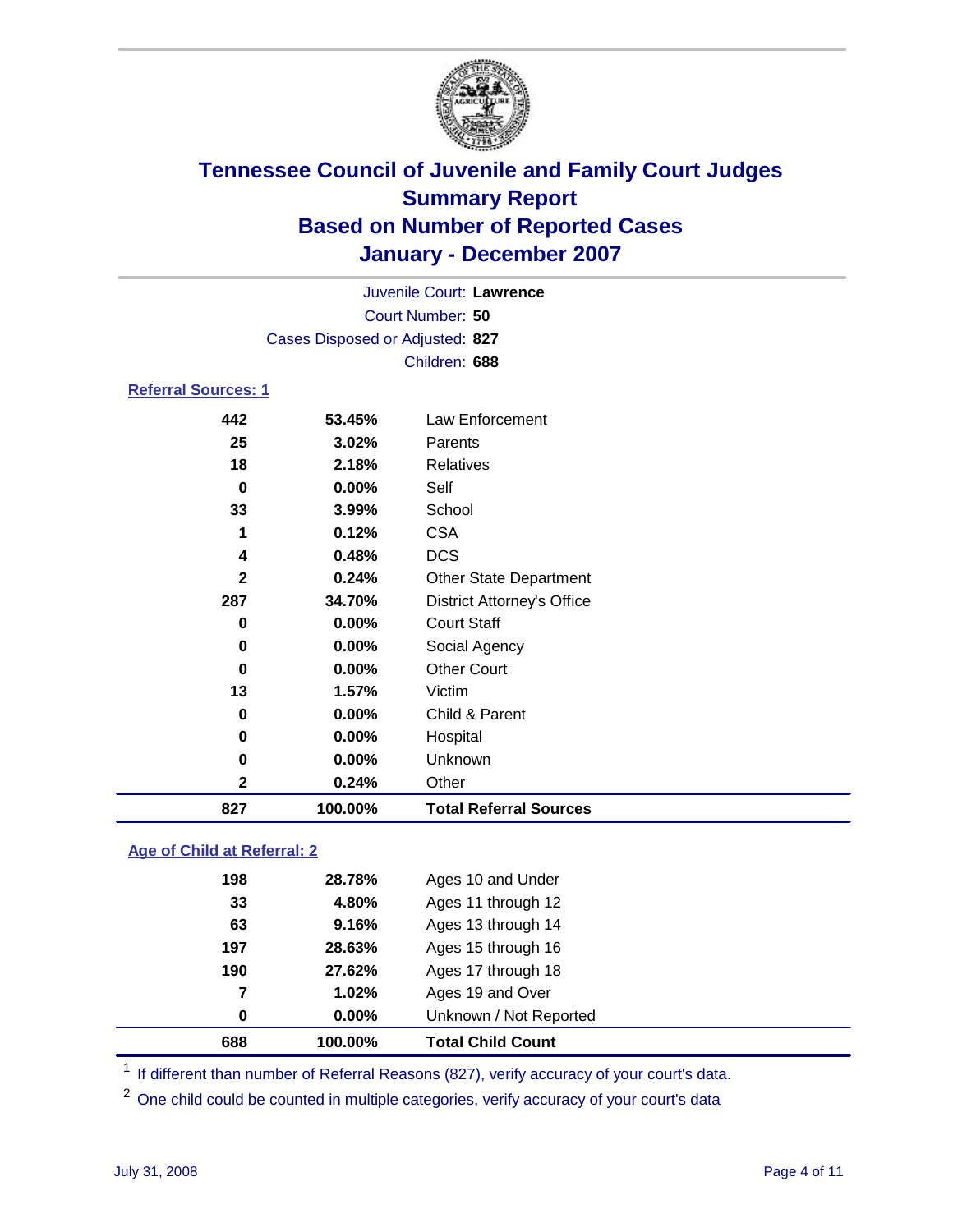

| Juvenile Court: Lawrence                |                                 |                          |  |  |  |
|-----------------------------------------|---------------------------------|--------------------------|--|--|--|
|                                         | Court Number: 50                |                          |  |  |  |
|                                         | Cases Disposed or Adjusted: 827 |                          |  |  |  |
|                                         |                                 | Children: 688            |  |  |  |
| Sex of Child: 1                         |                                 |                          |  |  |  |
| 434                                     | 63.08%                          | Male                     |  |  |  |
| 254                                     | 36.92%                          | Female                   |  |  |  |
| $\bf{0}$                                | 0.00%                           | Unknown                  |  |  |  |
| 688                                     | 100.00%                         | <b>Total Child Count</b> |  |  |  |
| Race of Child: 1                        |                                 |                          |  |  |  |
| 655                                     | 95.20%                          | White                    |  |  |  |
| 33                                      | 4.80%                           | African American         |  |  |  |
| 0                                       | 0.00%                           | Native American          |  |  |  |
| 0                                       | 0.00%                           | Asian                    |  |  |  |
| 0                                       | 0.00%                           | Mixed                    |  |  |  |
| $\bf{0}$                                | 0.00%                           | Unknown                  |  |  |  |
| 688                                     | 100.00%                         | <b>Total Child Count</b> |  |  |  |
| <b>Hispanic Origin: 1</b>               |                                 |                          |  |  |  |
| 10                                      | 1.45%                           | Yes                      |  |  |  |
| 678                                     | 98.55%                          | <b>No</b>                |  |  |  |
| $\bf{0}$                                | 0.00%                           | Unknown                  |  |  |  |
| 688                                     | 100.00%                         | <b>Total Child Count</b> |  |  |  |
| <b>School Enrollment of Children: 1</b> |                                 |                          |  |  |  |
| 398                                     | 57.85%                          | Yes                      |  |  |  |
| 126                                     | 18.31%                          | <b>No</b>                |  |  |  |
| 164                                     | 23.84%                          | Unknown                  |  |  |  |
| 688                                     | 100.00%                         | <b>Total Child Count</b> |  |  |  |

One child could be counted in multiple categories, verify accuracy of your court's data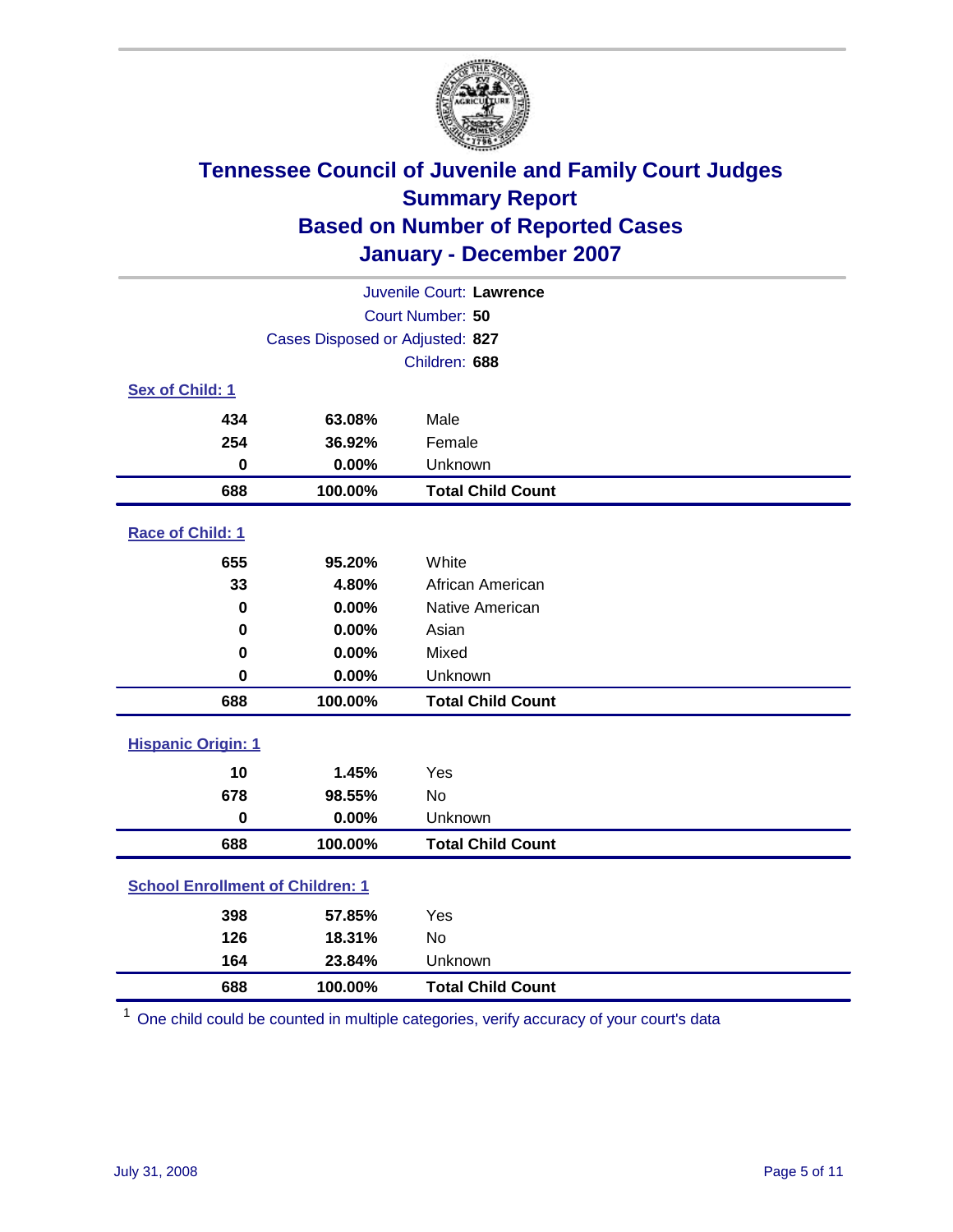

Court Number: **50** Juvenile Court: **Lawrence** Cases Disposed or Adjusted: **827** Children: **688**

#### **Living Arrangement of Child at Time of Referral: 1**

| 688          | 100.00%  | <b>Total Child Count</b>     |
|--------------|----------|------------------------------|
| 2            | 0.29%    | Other                        |
| 164          | 23.84%   | Unknown                      |
| 0            | $0.00\%$ | Independent                  |
| 0            | $0.00\%$ | In an Institution            |
| 3            | 0.44%    | In a Residential Center      |
| 3            | 0.44%    | In a Group Home              |
| 33           | 4.80%    | With Foster Family           |
| 1            | 0.15%    | With Adoptive Parents        |
| 62           | $9.01\%$ | <b>With Relatives</b>        |
| 50           | 7.27%    | With Father                  |
| 288          | 41.86%   | With Mother                  |
| $\mathbf{2}$ | 0.29%    | With Mother and Stepfather   |
| 0            | $0.00\%$ | With Father and Stepmother   |
| 80           | 11.63%   | With Both Biological Parents |
|              |          |                              |

#### **Type of Detention: 2**

| 827 | 100.00%  | <b>Total Detention Count</b> |  |
|-----|----------|------------------------------|--|
| 0   | 0.00%    | Other                        |  |
| 826 | 99.88%   | Does Not Apply               |  |
| 0   | $0.00\%$ | <b>Unknown</b>               |  |
| 0   | 0.00%    | <b>Psychiatric Hospital</b>  |  |
| 0   | $0.00\%$ | Jail - No Separation         |  |
| 0   | $0.00\%$ | Jail - Partial Separation    |  |
| 0   | 0.00%    | Jail - Complete Separation   |  |
| 1   | 0.12%    | Juvenile Detention Facility  |  |
| 0   | $0.00\%$ | Non-Secure Placement         |  |
|     |          |                              |  |

<sup>1</sup> One child could be counted in multiple categories, verify accuracy of your court's data

<sup>2</sup> If different than number of Cases (827) verify accuracy of your court's data.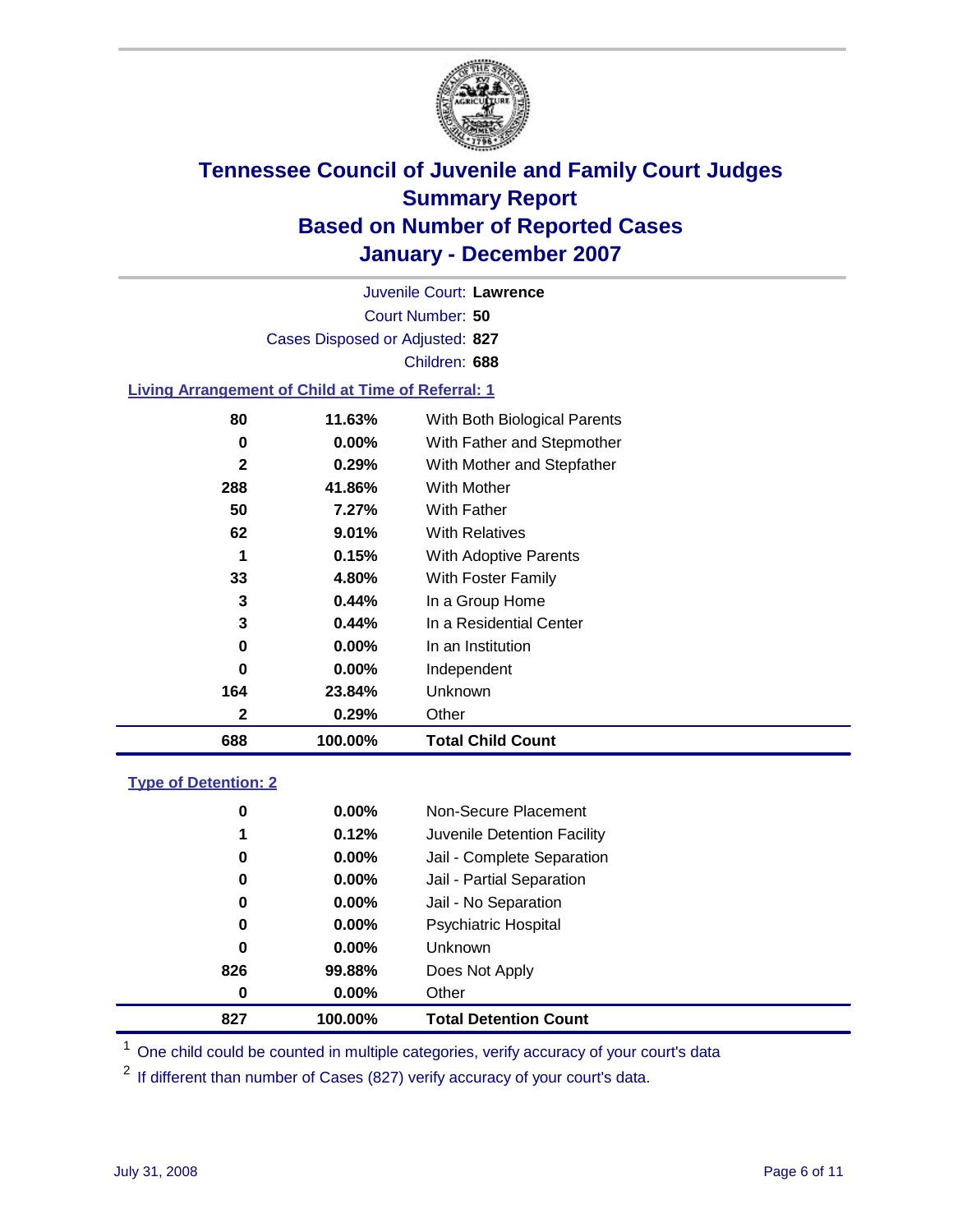

|                                                    | Juvenile Court: Lawrence        |                                      |  |  |  |
|----------------------------------------------------|---------------------------------|--------------------------------------|--|--|--|
|                                                    | Court Number: 50                |                                      |  |  |  |
|                                                    | Cases Disposed or Adjusted: 827 |                                      |  |  |  |
|                                                    | Children: 688                   |                                      |  |  |  |
| <b>Placement After Secure Detention Hearing: 1</b> |                                 |                                      |  |  |  |
|                                                    | 0.12%                           | Returned to Prior Living Arrangement |  |  |  |
| 1                                                  | 0.12%                           | Juvenile Detention Facility          |  |  |  |
| 0                                                  | 0.00%                           | Jail                                 |  |  |  |
| 0                                                  | 0.00%                           | Shelter / Group Home                 |  |  |  |
| 0                                                  | 0.00%                           | <b>Foster Family Home</b>            |  |  |  |
| 0                                                  | 0.00%                           | <b>Psychiatric Hospital</b>          |  |  |  |
| 0                                                  | 0.00%                           | Unknown / Not Reported               |  |  |  |
| 825                                                | 99.76%                          | Does Not Apply                       |  |  |  |
| 0                                                  | 0.00%                           | Other                                |  |  |  |
| 827                                                | 100.00%                         | <b>Total Placement Count</b>         |  |  |  |
|                                                    |                                 |                                      |  |  |  |
| <b>Intake Actions: 2</b>                           |                                 |                                      |  |  |  |
| 518                                                | 62.64%                          | <b>Petition Filed</b>                |  |  |  |
| 2                                                  | 0.24%                           | <b>Motion Filed</b>                  |  |  |  |
| 307                                                | 37.12%                          | <b>Citation Processed</b>            |  |  |  |
| 0                                                  | 0.00%                           | Notification of Paternity Processed  |  |  |  |
| 0                                                  | 0.00%                           | Scheduling of Judicial Review        |  |  |  |
| 0                                                  | 0.00%                           | Scheduling of Administrative Review  |  |  |  |
| 0                                                  | 0.00%                           | Scheduling of Foster Care Review     |  |  |  |
| 0                                                  | 0.00%                           | Unknown                              |  |  |  |
| 0                                                  | 0.00%                           | Does Not Apply                       |  |  |  |
| 0                                                  | 0.00%                           | Other                                |  |  |  |
| 827                                                | 100.00%                         | <b>Total Intake Count</b>            |  |  |  |

<sup>1</sup> If different than number of Cases (827) verify accuracy of your court's data.

<sup>2</sup> If different than number of Referral Reasons (827), verify accuracy of your court's data.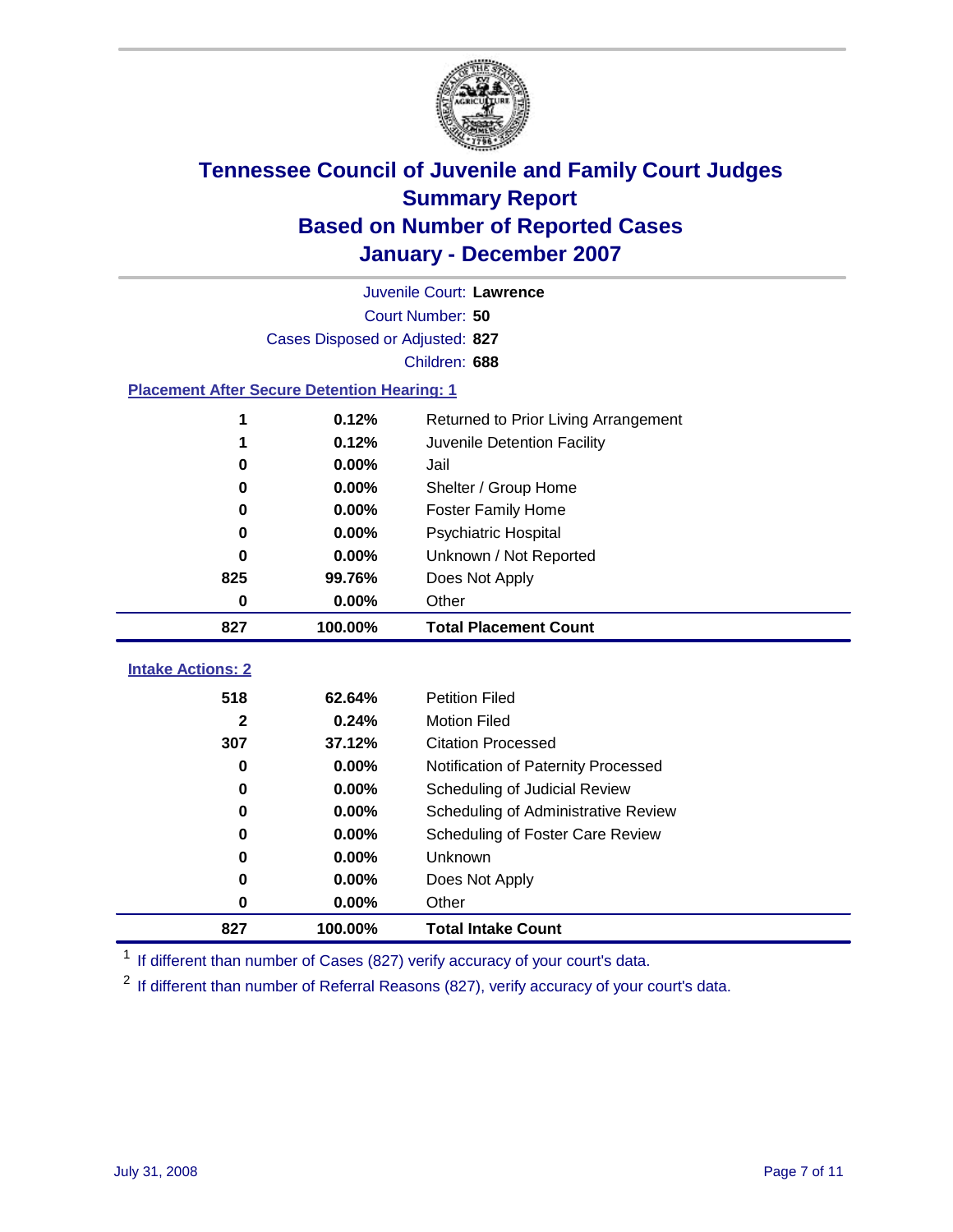

Court Number: **50** Juvenile Court: **Lawrence** Cases Disposed or Adjusted: **827** Children: **688**

#### **Last Grade Completed by Child: 1**

| 124      | 18.02%  | Too Young for School     |
|----------|---------|--------------------------|
| $\bf{0}$ | 0.00%   | Preschool                |
| 0        | 0.00%   | Kindergarten             |
| 0        | 0.00%   | 1st Grade                |
| 0        | 0.00%   | 2nd Grade                |
| 0        | 0.00%   | 3rd Grade                |
| 0        | 0.00%   | 4th Grade                |
| 0        | 0.00%   | 5th Grade                |
| 0        | 0.00%   | 6th Grade                |
| 0        | 0.00%   | 7th Grade                |
| 0        | 0.00%   | 8th Grade                |
| 0        | 0.00%   | 9th Grade                |
| 0        | 0.00%   | 10th Grade               |
| 0        | 0.00%   | 11th Grade               |
| 0        | 0.00%   | 12th Grade               |
| 0        | 0.00%   | Non-Graded Special Ed    |
| 0        | 0.00%   | <b>GED</b>               |
| 0        | 0.00%   | Graduated                |
| 0        | 0.00%   | Never Attended School    |
| 564      | 81.98%  | Unknown                  |
| 0        | 0.00%   | Other                    |
| 688      | 100.00% | <b>Total Child Count</b> |

### **Enrolled in Special Education: 1**

| 0   | $0.00\%$ | Yes                      |  |
|-----|----------|--------------------------|--|
| 123 | 17.88%   | No                       |  |
| 565 | 82.12%   | Unknown                  |  |
| 688 | 100.00%  | <b>Total Child Count</b> |  |

One child could be counted in multiple categories, verify accuracy of your court's data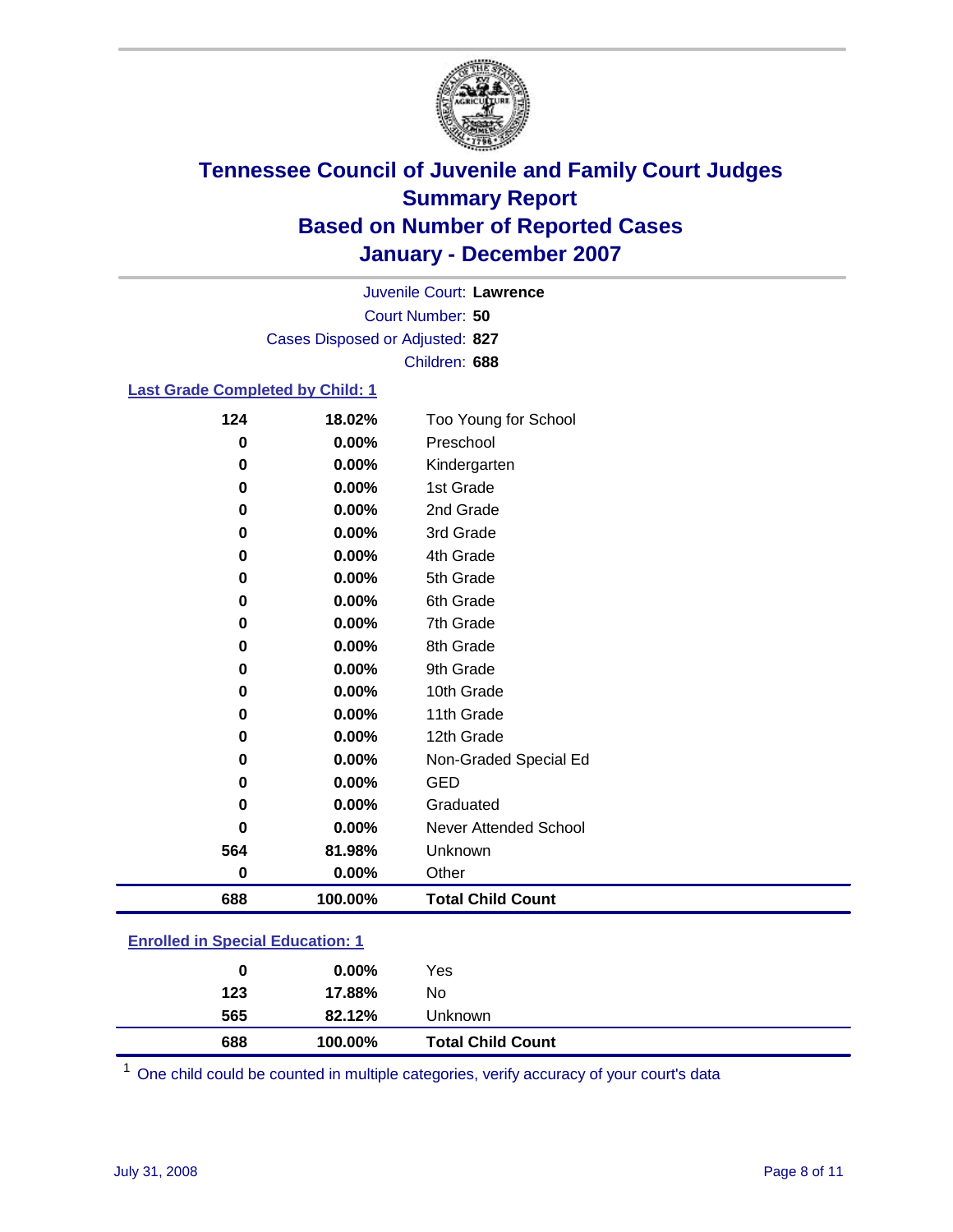

| Juvenile Court: Lawrence     |                                 |                           |  |  |
|------------------------------|---------------------------------|---------------------------|--|--|
|                              | Court Number: 50                |                           |  |  |
|                              | Cases Disposed or Adjusted: 827 |                           |  |  |
|                              |                                 | Children: 688             |  |  |
| <b>Action Executed By: 1</b> |                                 |                           |  |  |
| 827                          | 100.00%                         | Judge                     |  |  |
| 0                            | $0.00\%$                        | Referee                   |  |  |
| 0                            | $0.00\%$                        | <b>YSO</b>                |  |  |
| 0                            | $0.00\%$                        | Other                     |  |  |
| 0                            | 0.00%                           | Unknown / Not Reported    |  |  |
| 827                          | 100.00%                         | <b>Total Action Count</b> |  |  |

### **Formal / Informal Actions: 1**

| 288 | 34.82%   | Dismissed                                        |
|-----|----------|--------------------------------------------------|
| 36  | 4.35%    | Retired / Nolle Prosequi                         |
| 90  | 10.88%   | <b>Complaint Substantiated Delinquent</b>        |
| 49  | 5.93%    | <b>Complaint Substantiated Status Offender</b>   |
| 21  | 2.54%    | <b>Complaint Substantiated Dependent/Neglect</b> |
| 0   | $0.00\%$ | <b>Complaint Substantiated Abused</b>            |
| 0   | $0.00\%$ | <b>Complaint Substantiated Mentally III</b>      |
| 0   | $0.00\%$ | Informal Adjustment                              |
| 0   | $0.00\%$ | <b>Pretrial Diversion</b>                        |
| 1   | 0.12%    | <b>Transfer to Adult Court Hearing</b>           |
| 0   | $0.00\%$ | Charges Cleared by Transfer to Adult Court       |
| 0   | $0.00\%$ | Special Proceeding                               |
| 0   | $0.00\%$ | <b>Review Concluded</b>                          |
| 1   | 0.12%    | Case Held Open                                   |
| 341 | 41.23%   | Other                                            |
| 0   | 0.00%    | Unknown / Not Reported                           |
| 827 | 100.00%  | <b>Total Action Count</b>                        |

<sup>1</sup> If different than number of Referral Reasons (827), verify accuracy of your court's data.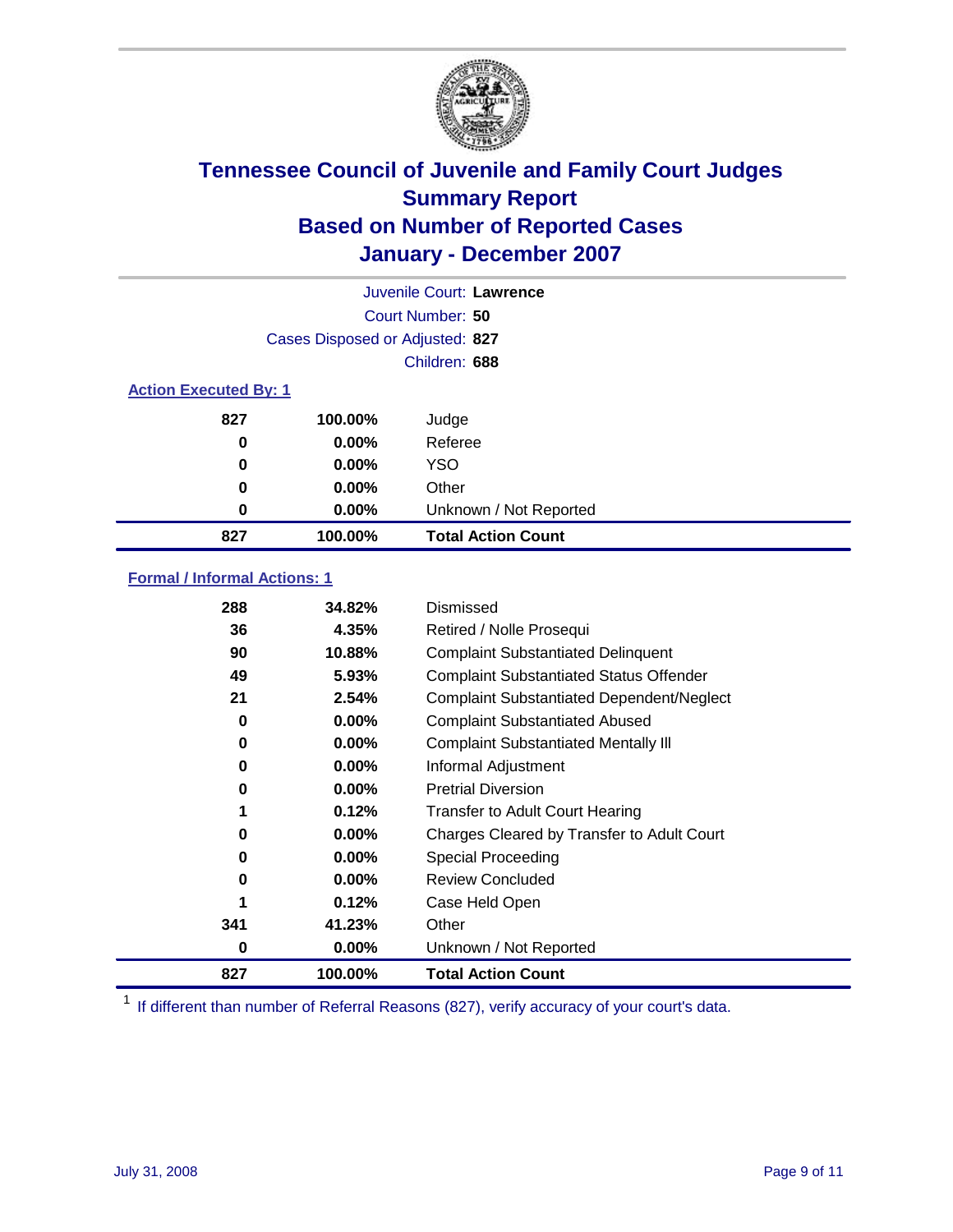

|                       |                                 | Juvenile Court: Lawrence                              |
|-----------------------|---------------------------------|-------------------------------------------------------|
|                       |                                 | Court Number: 50                                      |
|                       | Cases Disposed or Adjusted: 827 |                                                       |
|                       |                                 | Children: 688                                         |
| <b>Case Outcomes:</b> |                                 | There can be multiple outcomes for one child or case. |
| 257                   | 31.08%                          | <b>Case Dismissed</b>                                 |
| 38                    | 4.59%                           | Case Retired or Nolle Prosequi                        |
| 3                     | 0.36%                           | Warned / Counseled                                    |
| 3                     | 0.36%                           | Held Open For Review                                  |
| 0                     | 0.00%                           | Supervision / Probation to Juvenile Court             |
| 0                     | 0.00%                           | <b>Probation to Parents</b>                           |
| 5                     | 0.60%                           | Referral to Another Entity for Supervision / Service  |
| 1                     | 0.12%                           | Referred for Mental Health Counseling                 |
| 0                     | 0.00%                           | Referred for Alcohol and Drug Counseling              |
| 0                     | 0.00%                           | <b>Referred to Alternative School</b>                 |
| 0                     | 0.00%                           | Referred to Private Child Agency                      |
| 10                    | 1.21%                           | Referred to Defensive Driving School                  |
| 27                    | 3.26%                           | Referred to Alcohol Safety School                     |
| 0                     | 0.00%                           | Referred to Juvenile Court Education-Based Program    |
| 2                     | 0.24%                           | Driver's License Held Informally                      |
| 0                     | 0.00%                           | <b>Voluntary Placement with DMHMR</b>                 |
| 0                     | 0.00%                           | <b>Private Mental Health Placement</b>                |
| 0                     | 0.00%                           | <b>Private MR Placement</b>                           |
| 3                     | 0.36%                           | Placement with City/County Agency/Facility            |
| 0                     | 0.00%                           | Placement with Relative / Other Individual            |
| 70                    | 8.46%                           | Fine                                                  |
| 129                   | 15.60%                          | <b>Public Service</b>                                 |
| 5                     | 0.60%                           | Restitution                                           |
| 0                     | 0.00%                           | <b>Runaway Returned</b>                               |
| 7                     | 0.85%                           | No Contact Order                                      |
| 0                     | 0.00%                           | Injunction Other than No Contact Order                |
| 0                     | 0.00%                           | <b>House Arrest</b>                                   |
| 0                     | 0.00%                           | <b>Court Defined Curfew</b>                           |
| 0                     | 0.00%                           | Dismissed from Informal Adjustment                    |
| 0                     | 0.00%                           | <b>Dismissed from Pretrial Diversion</b>              |
| 0                     | 0.00%                           | Released from Probation                               |
| 0                     | 0.00%                           | <b>Transferred to Adult Court</b>                     |
| 0                     | 0.00%                           | <b>DMHMR Involuntary Commitment</b>                   |